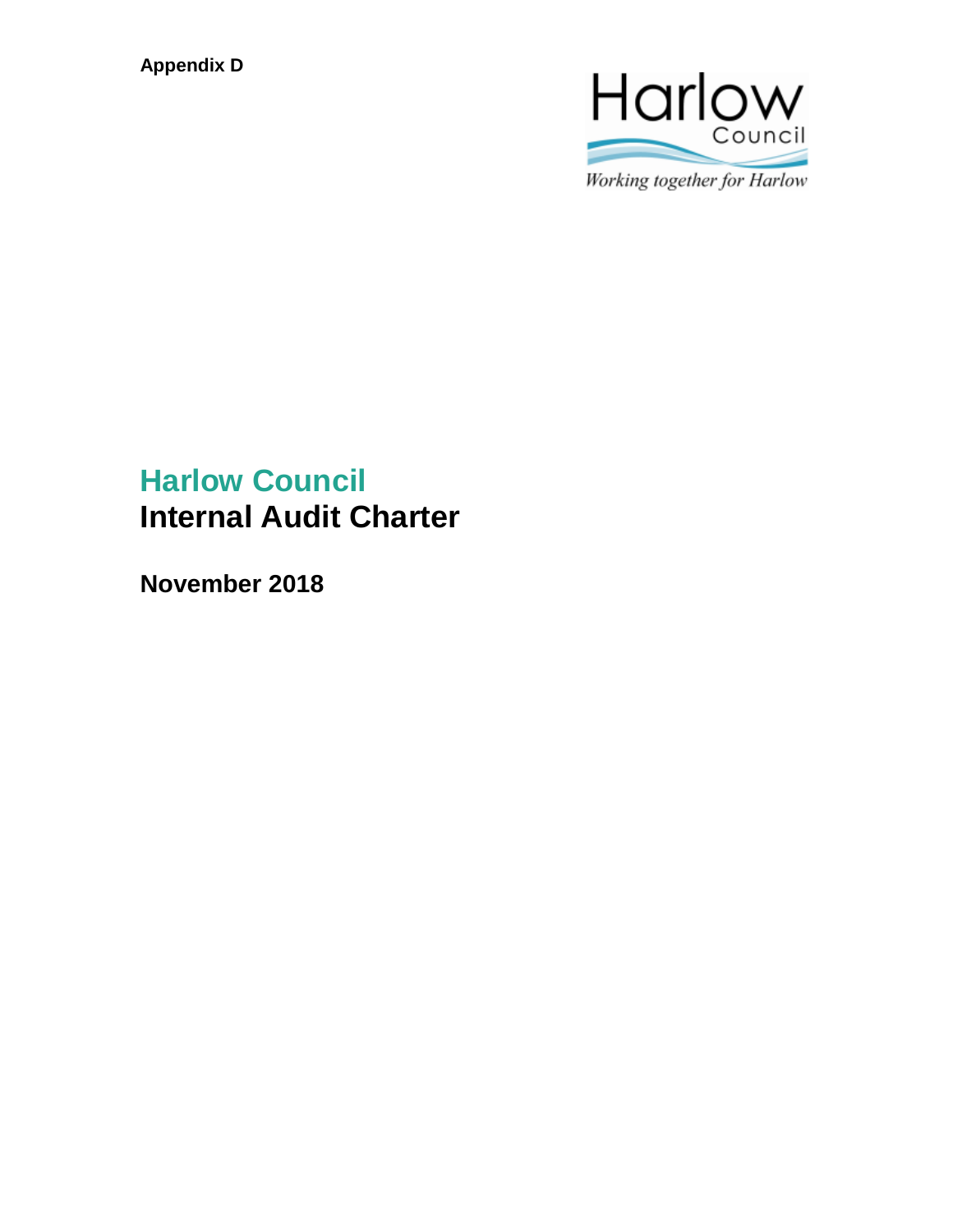# **INTERNAL AUDIT CHARTER**

#### **1. INTRODUCTION AND PURPOSE**

- 1.1 The purpose of this Charter is to set out the nature, role, responsibility, status and authority of Internal Audit within Harlow District Council, and to outline the scope of internal audit work. The Charter will also be used to monitor the performance of the Internal Audit function.
- 1.2 The United Kingdom Public Sector Internal Auditing Standards (UKPSIAS) define Internal Auditing as:

'*An independent objective assurance and consulting activity designed to add value and improve an organisation's operations. It helps an organisation accomplish its objectives by bringing a systematic, disciplined approach to evaluate and improve the effectiveness of risk management, control and governance processes'*.

1.3 Internal Audit work is conducted in accordance with the UKPSIAS and encompasses the mandatory elements of the Internal Auditors International Professional Practice Framework which can be found on the Chartered Institute of Internal Auditors website.

### **2. REVIEW OF THE AUDIT CHARTER**

2.1 This Charter will be subject to annual review by the Internal Audit Manager and any significant changes presented to the Audit & Standards Committee for approval.

#### **3. ROLE OF INTERNAL AUDIT**

- 3.1 Within local government there is a statutory requirement for an Internal Audit function. The Accounts and Audit (England) Regulations 2015 require that a local authority 'must undertake an effective internal audit to evaluate the effectiveness of its risk management, control and governance processes'.
- 3.2 In addition, the Council's Chief Finance Officer has a statutory duty under Section 151 of the Local Government Act 1972 to establish a clear framework for the proper administration of the authority's financial affairs. The S151 Officer relies, amongst other sources, upon the work of Internal Audit in reviewing the operation of systems of internal control and financial management.
- 3.3 Internal Audit's activities and responsibilities are defined and approved by the Audit & Standards Committee, via this Charter, as part of their oversight role. The Internal Audit Manager reports functionally to the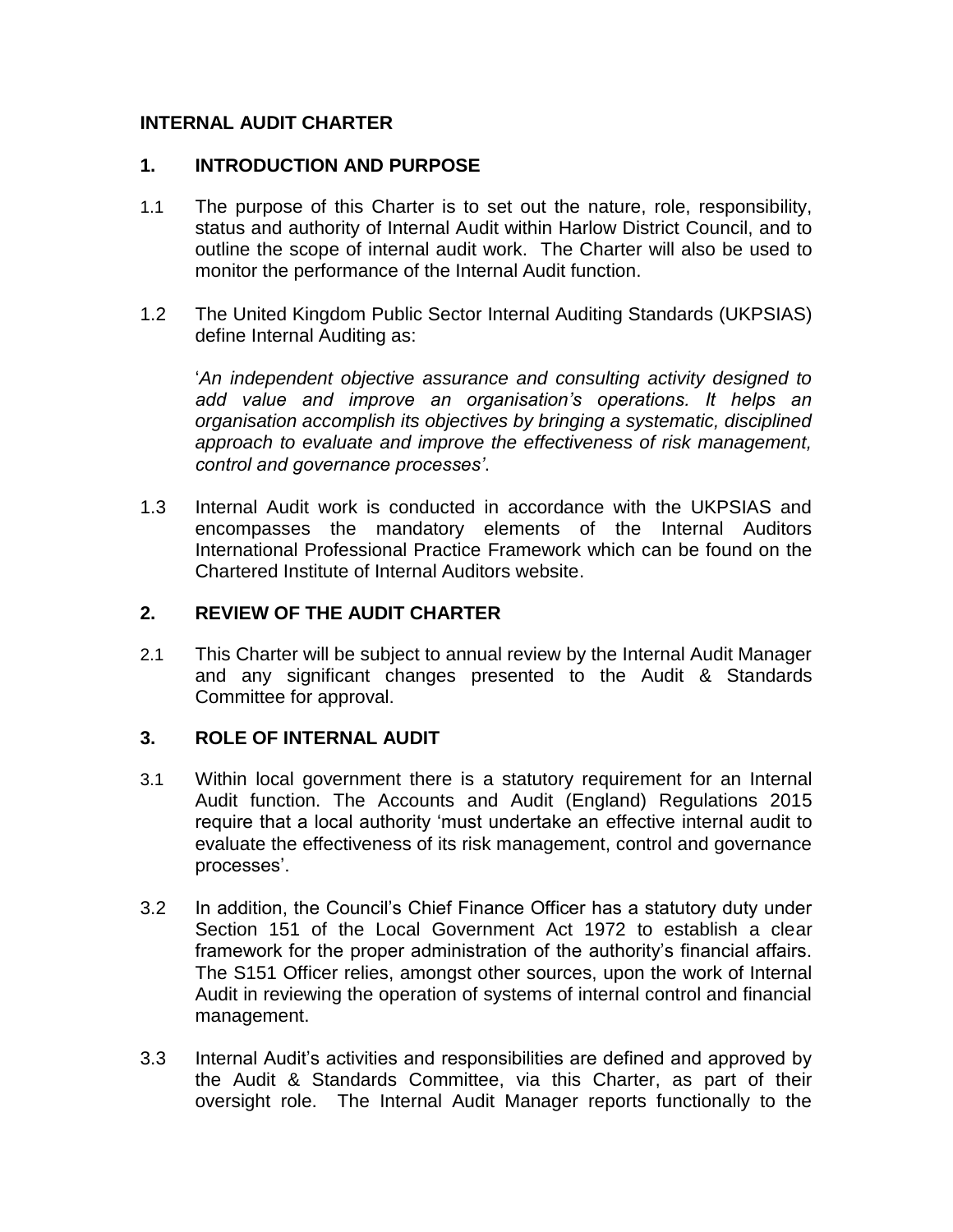Head of Finance. In recognising the unique and critical role of the Internal Audit Manager, CIPFA's Statement on the Role of the Head of Internal Audit (HIA) sets out five key principles for delivering an effective internal audit function. Each of these five principles is underpinned by expected governance arrangements, core HIA responsibilities and personal and professional standards expected of the post holder. As part of the continuous assessment of the effectiveness of the Internal Audit function, these principles are benchmarked against current practices and reported accordingly.

- 3.4 Internal Audit's primary role is to assist the Council's senior management team, particularly the Head of Finance, the Monitoring Officer, the Managing Director and Councillors in the effective discharge of their responsibilities. To this end, Internal Audit provides them with analyses, appraisals, recommendations, advice and information to enable effective control over the activities reviewed, including the Council's financial affairs.
- 3.5 Importantly, the Internal Audit Plan culminates in the Internal Audit Manager providing an annual audit opinion to senior management and Councillors on the overall adequacy and effectiveness of the Council's framework of governance, risk management and control which, in turn, informs the Annual Governance Statement. Internal Audit has a significant role / input into the production of the Annual Governance Statement (AGS) which forms part of the published Annual Accounts.
- 3.6 Internal Audit has a role in understanding the key risks of the Council and to examine and evaluate the adequacy and effectiveness of the systems of risk management and internal control operated by the Council.

# **4. MISSION AND AIMS OF INTERNAL AUDIT**

4.1 The Internal Audit function has adopted the Global Institute of Internal Auditors mission statement as follows:

Mission Statement: To enhance and protect organisational value by providing risk based and objective assurance, advice and insight. The core principles being:

- 1. Demonstrates integrity
- 2. Demonstrates competence and due professional care
- 3. Is objective and free from undue influence (independent)
- 4. Aligns with the strategies, objectives and risks of the organisation
- 5. Is appropriately positioned and adequately resourced
- 6. Demonstrates quality and continuous improvement
- 7. Communicates effectively
- 8. Provides risk-based assurance
- 9. Is insightful, proactive and future focussed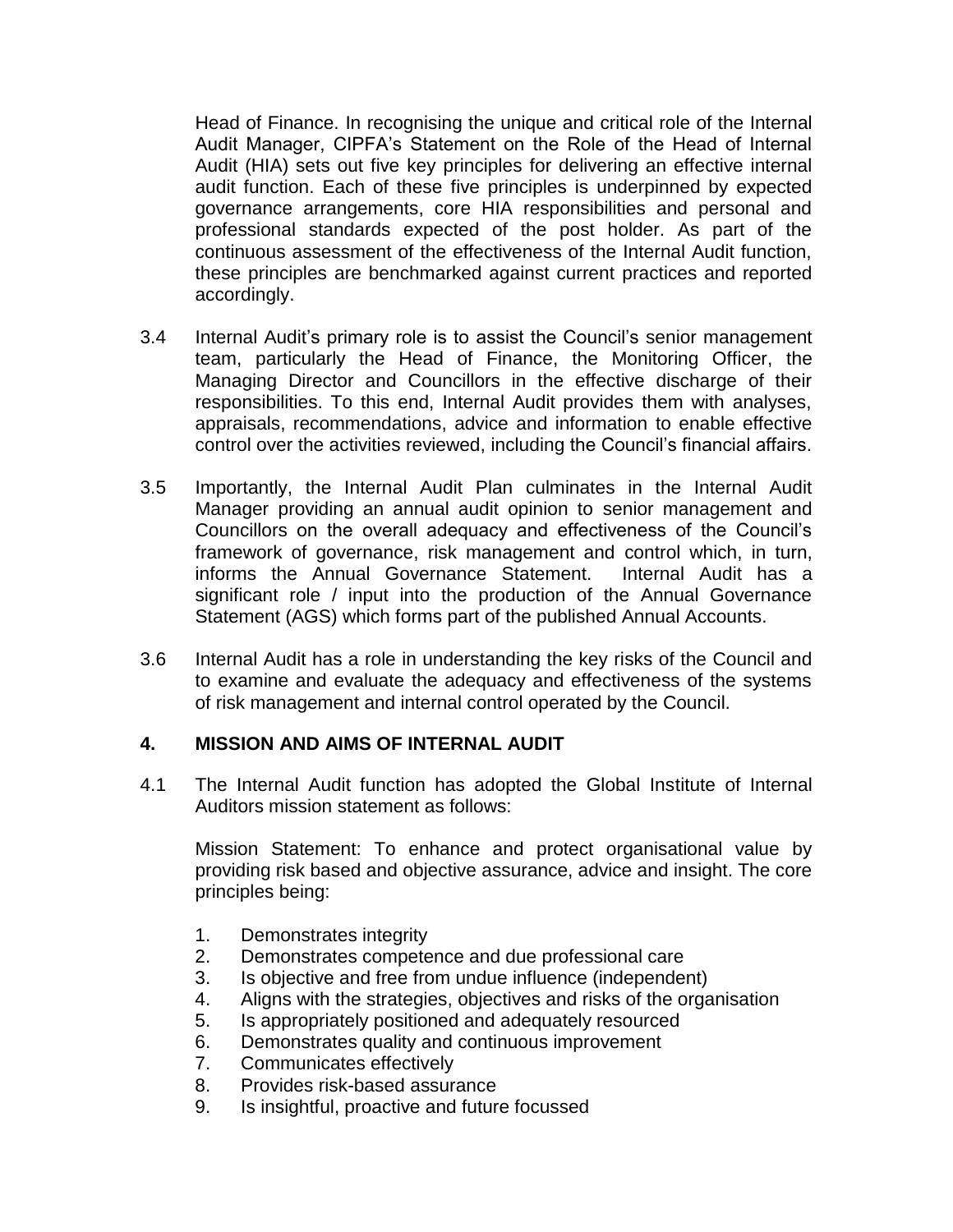10. Promotes organisational improvement

# **5. RESPONSIBILITIES OF INTERNAL AUDIT**

- 5.1 Internal Audit is responsible for:
	- The examination and evaluation of the adequacy and effectiveness of the organisation's governance, risk management and internal control processes.
	- Compliance with significant policies and procedures established by management and Members
	- Conducting its work in accordance with UKPSIAS and associated codes of ethics and other guidance for the Professional Practice for Internal Auditing.
	- Ensuring that it is appropriately resourced to be able to deliver the agreed Audit Plan.
- 5.2 The delivery of the Internal Audit function is predominantly via in-house resources supplemented where necessary by engaging external resources to cover for periodic shortfalls or, for example, to provide a specific expertise.

# **6. INDEPENDENCE AND OBJECTIVITY**

- 6.1 Internal Audit will develop its approach to its work in consultation with the Audit and Standards Committee but independently of any specific area of the Council, including matters of audit selection, scope, procedures, frequency, timing, or report content to permit maintenance of a necessary independent and objective approach to its work.
- 6.2 Internal auditors will have no direct operational responsibility or authority over any of the activities audited. Accordingly, they will not implement internal controls, develop procedures, install systems, prepare records, or engage in any other activity that may impair their judgment. Internal Audit may, however, review systems under development and advise on appropriate controls without prejudicing its right to subsequently audit such systems.
- 6.3 Where the Internal Audit Manager has or is expected to have roles and/or responsibilities that fall outside of internal auditing, safeguards will be established to limit impairments to independence or objectivity. For example, the Internal Audit Manager may be asked to take on responsibility for compliance or risk management activities. These roles could impair, or appear to impair, the organisational independence of the Internal Audit function. Safeguards would include oversight by the Audit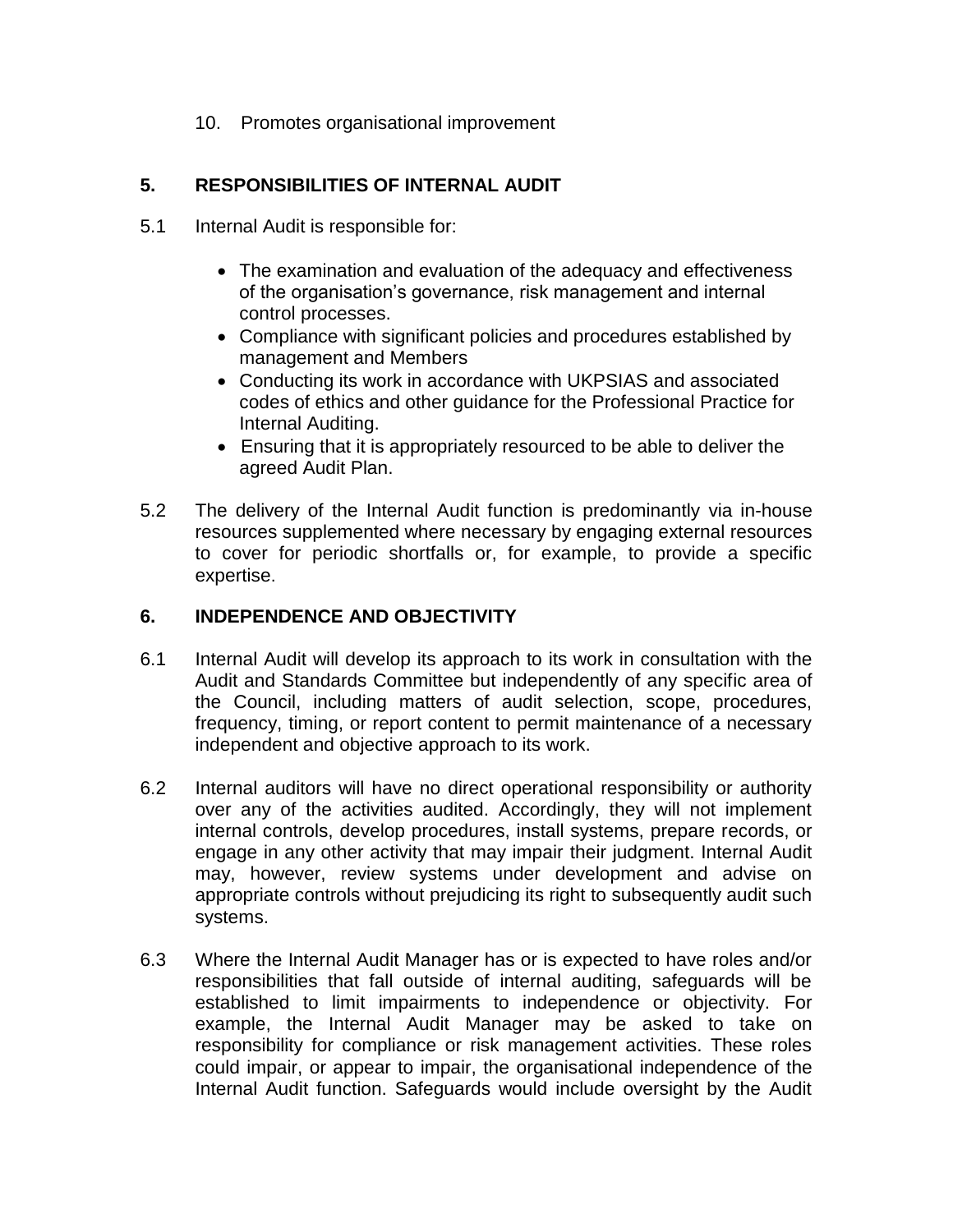and Standards Committee, periodic evaluation of reporting lines and responsibilities and developing alternative processes to obtain assurance related to the areas of additional responsibility.

6.4 The Internal Audit Manager will confirm to the Audit and Standards Committee, at least annually, the organisational independence of the Internal Audit activity.

# **7. CONFLICTS OF INTEREST**

- 7.1 Internal auditors must exhibit the highest level of professional objectivity in gathering, evaluating and communicating information about the activity or process being examined. Internal auditors must make a balanced assessment of all the relevant circumstances and not be unduly influenced by their own interests or by others in forming judgments.
- 7.2 Each auditor is required to proactively declare any potential 'conflict of interest' prior to the commencement of each audit assignment. In addition and where possible, audits are rotated within the team to avoid overfamiliarity and complacency.
- 7.3 In any circumstances where a potential conflict of interest were to arise this would be reported and, where applicable, appropriate arrangements approved by the Head of Finance to avoid any compromise of internal audit independence.

#### **8. STATUS OF INTERNAL AUDIT IN THE COUNCIL**

- 8.1 Internal Audit must have direct access to senior management, the Audit & Standards Committee, the Managing Director and the Chair of the Audit & Standards Committee. The Head of Finance will advise the Audit & Standards Committee in relation to the required level of Internal Audit resources required in order for the Committee to make a formed decision in such matters. The Internal Audit Manager will communicate and interact directly with senior management and the Audit & Standards Committee, including between meetings as appropriate. Outside of formal senior management meetings and meetings of the Audit & Standards Committee, the Internal Audit Manager will have direct access to the Managing Director and to the Chair of the Audit & Standards Committee.
- 8.2 For the purposes of the Internal Audit activity, the following groups are defined: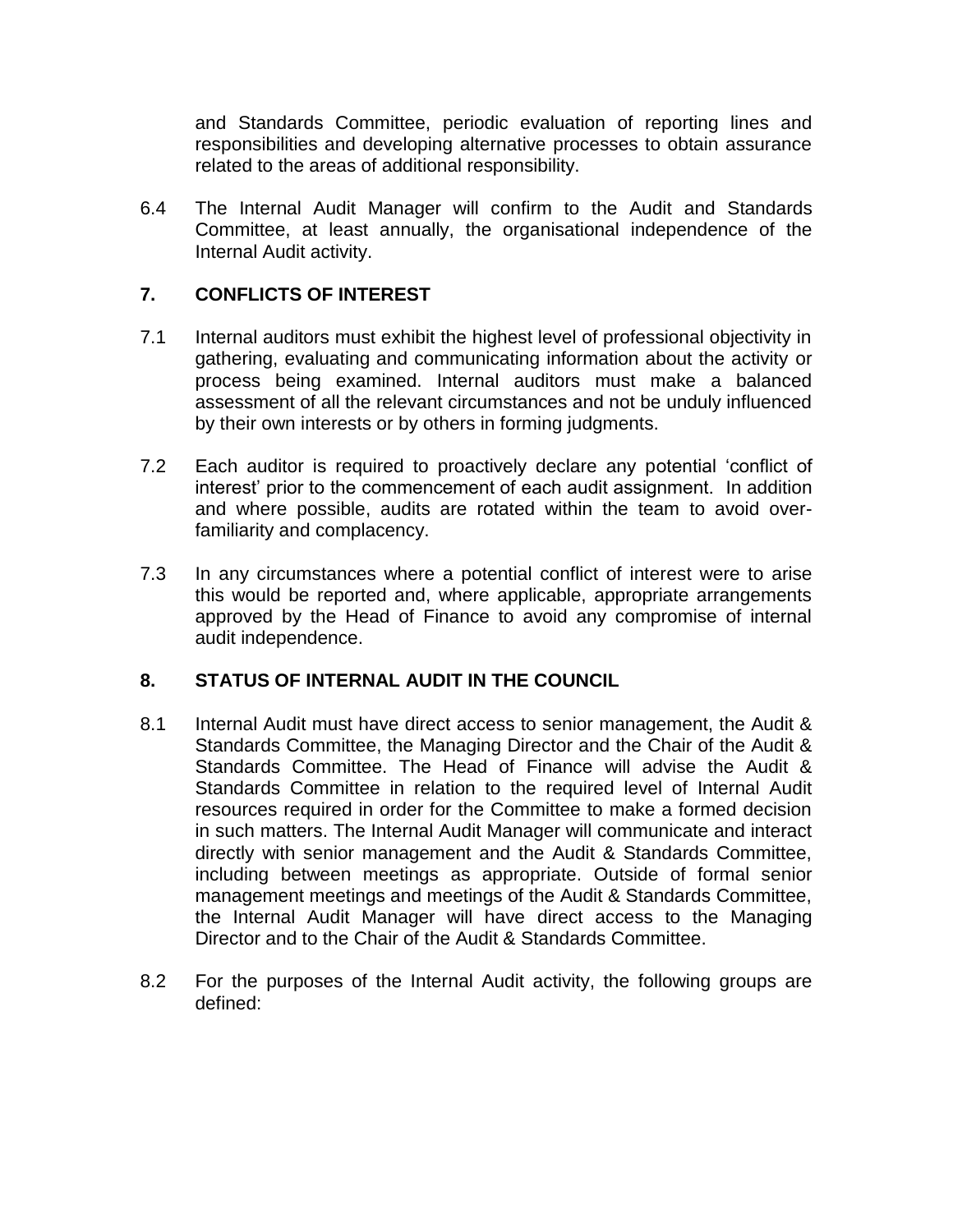#### **Audit & Standards Committee**

The Audit & Standards Committee is responsible for overseeing the effectiveness of the internal audit function, and holding the Internal Audit Manager to account for delivery, through the receipt of regular updates and reports. The Audit & Standards Committee is responsible for the effectiveness of the governance, risk and control environment within the Council, holding managers to account for delivery. The Audit & Standards Committee is also responsible for the overall operation of the Internal Audit function, including:

- Resourcing and financial performance.
- Performance indicators measuring operational effectiveness.
- The overall strategic direction of the service.

# **Senior Management**

The Council's senior management team is responsible for helping shape the programme of assurance work through an analysis and review of key risks to achieving the Council's objectives and priorities. Senior management provides leadership and direction for the Council.

- 8.3 For line management purposes, the Internal Audit Manager reports to the Head of Finance who approves all decisions regarding the performance evaluation, appointment, or removal of the Internal Audit Manager, in consultation with the Senior Corporate Team and the Internal Audit shared service Board.
- 8.4 The day to day operational management of the Internal Audit function lies with the Internal Audit Manager, who is accountable through the Head of Finance to the Audit & Standards Committee for standards of performance and the proper discharge of the audit function.
- 8.5 The Internal Audit Manager is responsible for the preparation of the Annual Audit Plan, agreeing it with Councillors and the effective implementation of the Audit Plan. Prior to drawing up the Audit Plan, the Internal Audit Manager will consult with Heads of Service and Senior Management Team with regard to risks, concerns etc. and take account of any issues raised by them.

#### **9. AUTHORITY AND ACCESS FOR INTERNAL AUDIT WORK**

9.1. Internal Audit, with strict regard to confidentiality and safeguarding records and information, is authorised access to any and all Council records (paper and computerised), physical properties, IT systems and personnel pertinent to carrying out any engagement and subject to third party agreement as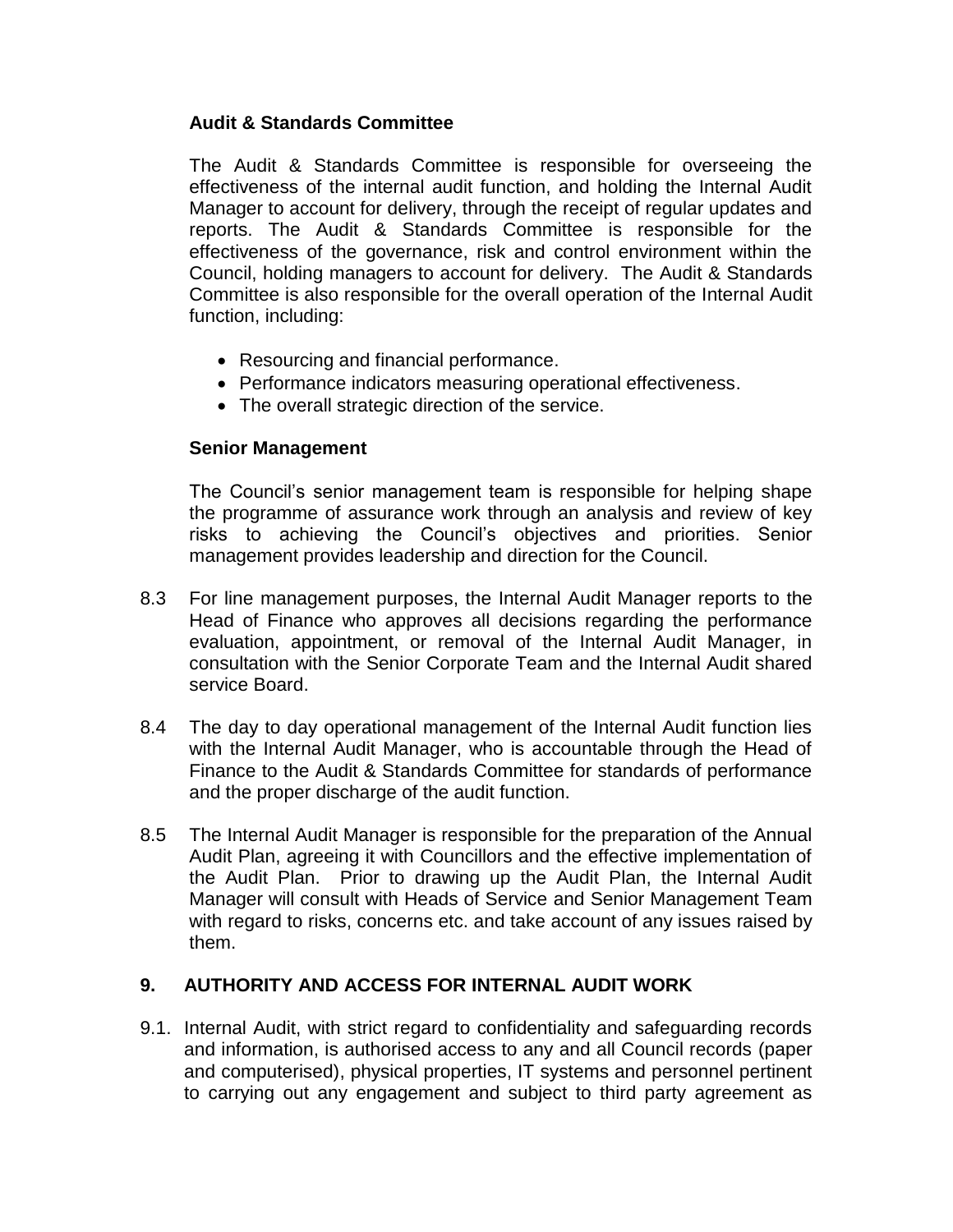may be deemed necessary (e.g. external third party database access). Such access will be granted as and when it may be required with prior notice being given wherever possible. There may be instances when such access may not be subject to prior notice if agreed with the Head of Finance. However, Internal Audit will endeavour to give adequate and reasonable notice, where possible, when working on routine audit reviews.

9.2 Internal Audit also has free and unrestricted access to the Audit & Standards Committee and senior management. Internal Audit examines and evaluates, on a risk focussed basis, the whole system of controls established by management, not just the controls over financial accounting and reporting, but all operational and management controls.

# **10. SCOPE**

- 10.1 The scope of Internal Audit work encompasses but is not restricted to the following:
	- the adequacy and effectiveness of the systems of financial, operational and management control and their operation in practice in relation to the Council's defined goals and objectives;
	- the extent of compliance with, relevance of, and financial effect of, policies, strategies, standards, plans and procedures established by the Council and the extent of compliance with external laws and regulations;
	- the extent to which the assets and interests are acquired, accounted for and safeguarded from losses of all kinds arising from waste, extravagance, inefficient administration, poor value for money, fraud or other cause;
	- the suitability, reliability and integrity of financial and other management information and the means used to identify, measure, classify and report such information;
	- the integrity of processes and systems, including those under development, to ensure that controls offer adequate protection against error, fraud and loss of all kinds; and that the process aligns with the Council's strategic aims;
	- the suitability of the organisation of the areas audited for carrying out their function, to ensure that services are provided in a way which is economical, efficient and effective;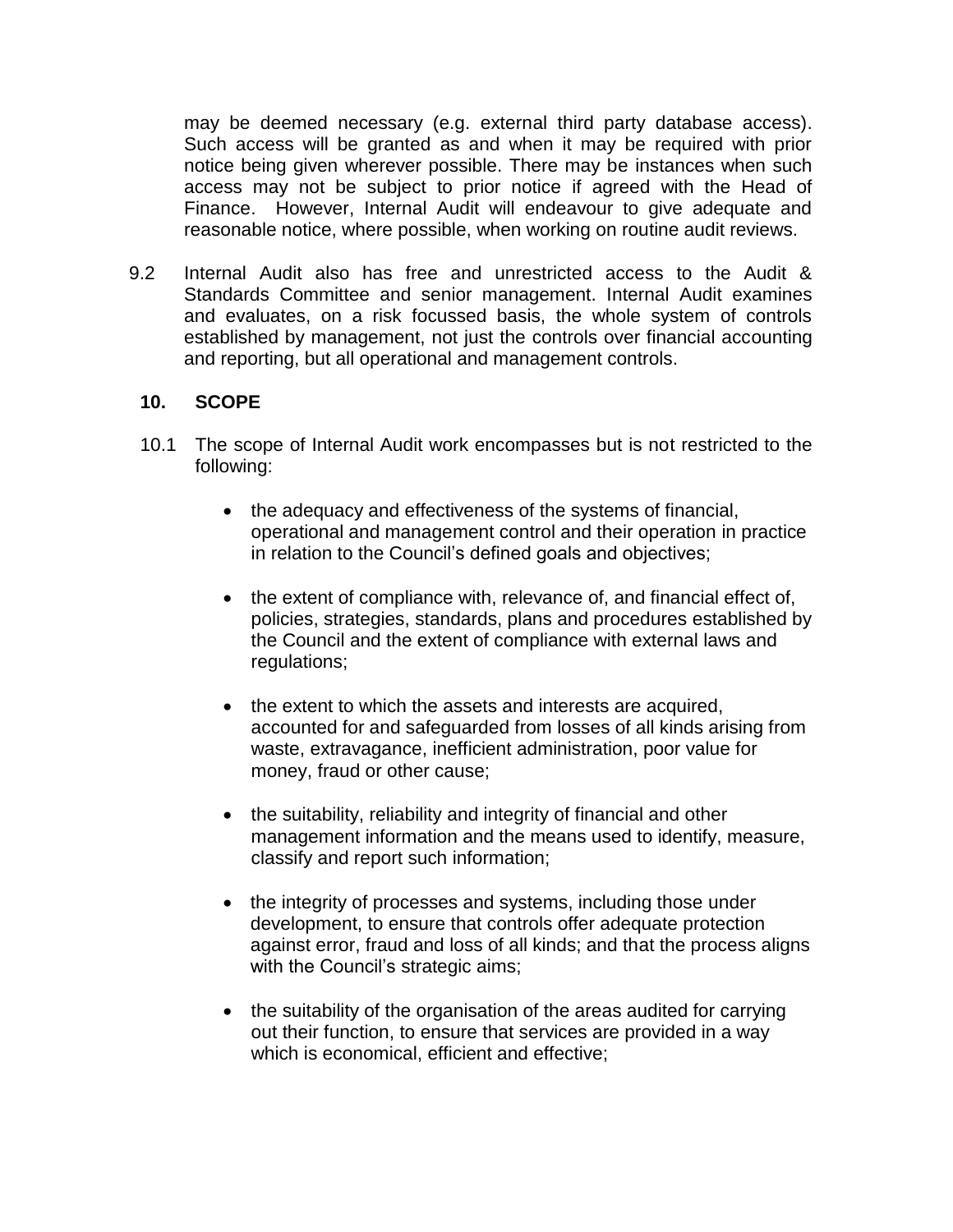- the follow-up actions taken to implement recommendations made and remedy weaknesses identified by Internal Audit, ensuring that good practice is identified and widely communicated;
- the operation of the Council's corporate governance and risk management arrangements.
- 10.2 Internal Audit may undertake work outside of the approved annual Internal Audit plan(normally additional activity requested by management) where it has the necessary skills and resources to do this, and this will be determined by the Internal Audit Manager in consultation with the Head of Finance on a case by case basis.

# **11. PLANNING AND REPORTING**

- 11.1 A risk based approach is adopted in planning the work of the audit function. This involves a needs and risk assessment of all the activities carried out by the Council from which an Annual Plan is prepared. The type of audits covered include:
	- Key financial systems reviews
	- Systems/Operational Reviews either high level assurance or full scope detailed reviews.
	- Proactive Anti-fraud work and fraud investigations
	- Specialist Audits (for example contract/computer/major projects)
	- Corporate governance support work
	- Audit Advice
	- Staff training and promotion of awareness.
- 11.2 The Internal Audit Manager submits to Councillors for approval an Annual Internal Audit Plan, setting out the recommended scope of audit work in the period based upon risk assessment criteria. The Annual Plan is developed with reference to a longer term strategic outlook for Internal Audit work for the three year period, prepared in conjunction with management. The Audit Plan is a dynamic document, which is flexible and reactive to situations arising during the course of the period covered and hence may be subject to review and revision during the year.
- 11.3 In determining the Annual Internal Audit Plan and coverage, the Internal Audit Manager takes into account several factors including the Council's risk management arrangements and other assurance and monitoring arrangements for achieving the Council's objectives. The allocation of resources is based upon the relative knowledge, skills, experience and any specialisms that may be required. The Internal Audit Manager can also draw upon other parties to deliver internal work for example to meet "in-house" shortfalls arising from sickness, vacancies or to provide a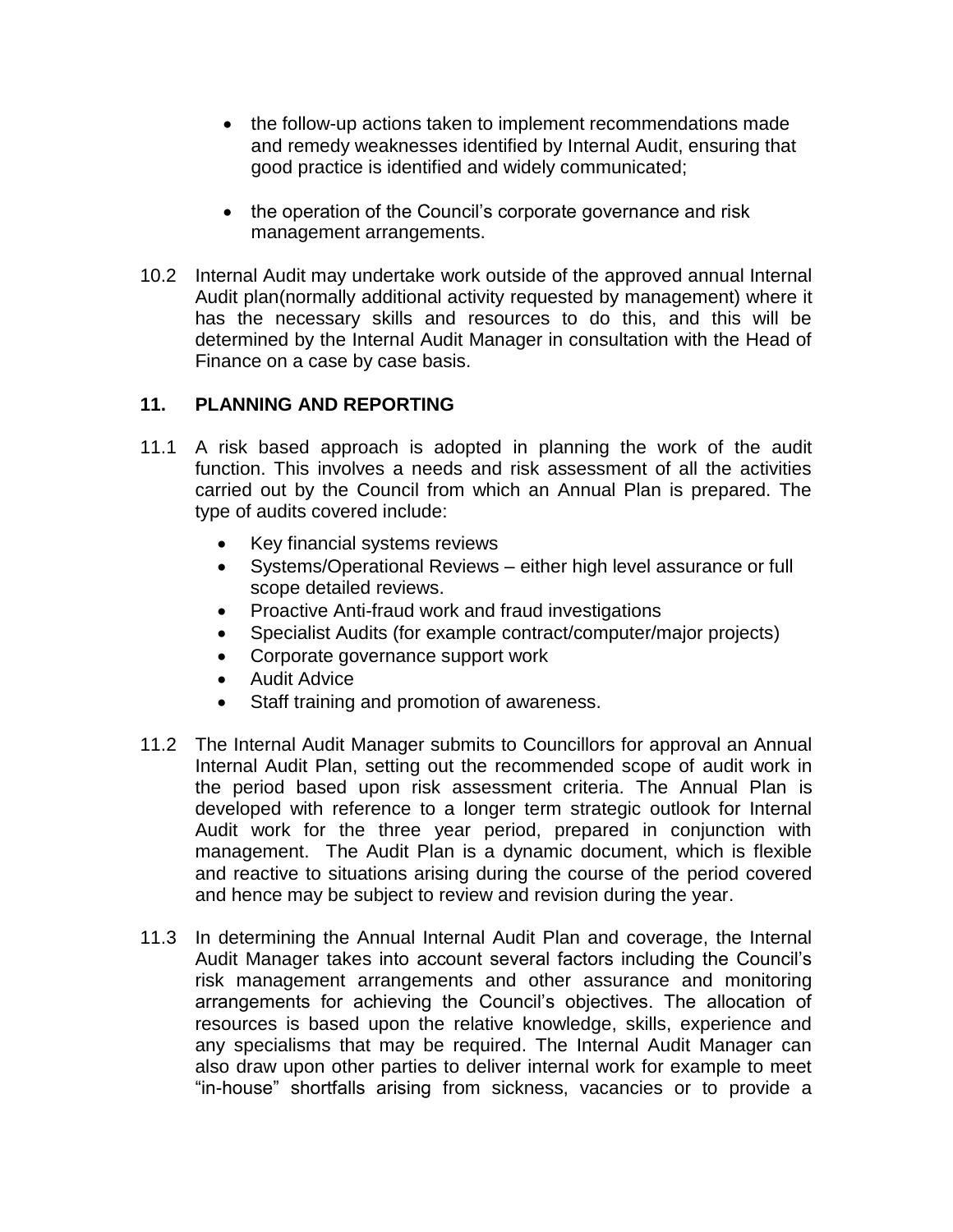particular specialism providing the costs can be managed within the approved operational budget for the audit service. If the Internal Audit Manager considers that the audit resources available in any way limit the scope of Internal Audit or prejudice the ability of Internal Audit to deliver a service consistent with the standards expected, then those charged with the governance of the Council would be advised accordingly.

- 11.4. Internal Audit carry out the work, as agreed, report upon the outcome and findings, and make appropriate recommendations on the action to be taken as a result. Services response will include a timetable for anticipated completion of action to be taken. The reporting arrangements will include both individual and composite reports to Heads of Service and the Senior Management Team and where appropriate to the Audit & Standards Committee, at the agreed intervals.
- 11.5 Internal Audit is responsible for appropriate follow up on report findings and recommendations and will provide updates to the Audit & Standards Committee on the results.
- 11.6 Internal Audit will report to the Audit & Standards Committee, in accordance with the agreed arrangements, on the overall adequacy of the internal control system and major findings, recommendations and management actions. Any significant deviation from the approved Audit Plan will be communicated through the periodic activity reporting process.
- 11.7 Based upon its work, Internal Audit is responsible for reporting significant risk exposures and control issues identified to the Senior Management Team and to the Audit & Standards Committee, including fraud risks, governance issues, and other matters needed or requested by these bodies. This ensures that Internal Audit plays a key role in providing assurance on the effectiveness of the entire control environment.

#### **12. FRAUD AND CORRUPTION**

- 12.1 Internal Audit does not have responsibility for the prevention or detection of fraud and corruption. However, internal auditors should be alert in all their work to risks and exposures that could allow fraud and corruption to take place and to any indicators that fraud and corruption may have occurred. Audit procedures alone, even when performed with due professional care, cannot guarantee that fraud or corruption will be detected.
- 12.2 It is the responsibility of individual service areas to consider the risk and impact of fraud and to design and implement suitable safeguards to mitigate these risks. The role of Internal Audit in relation to countering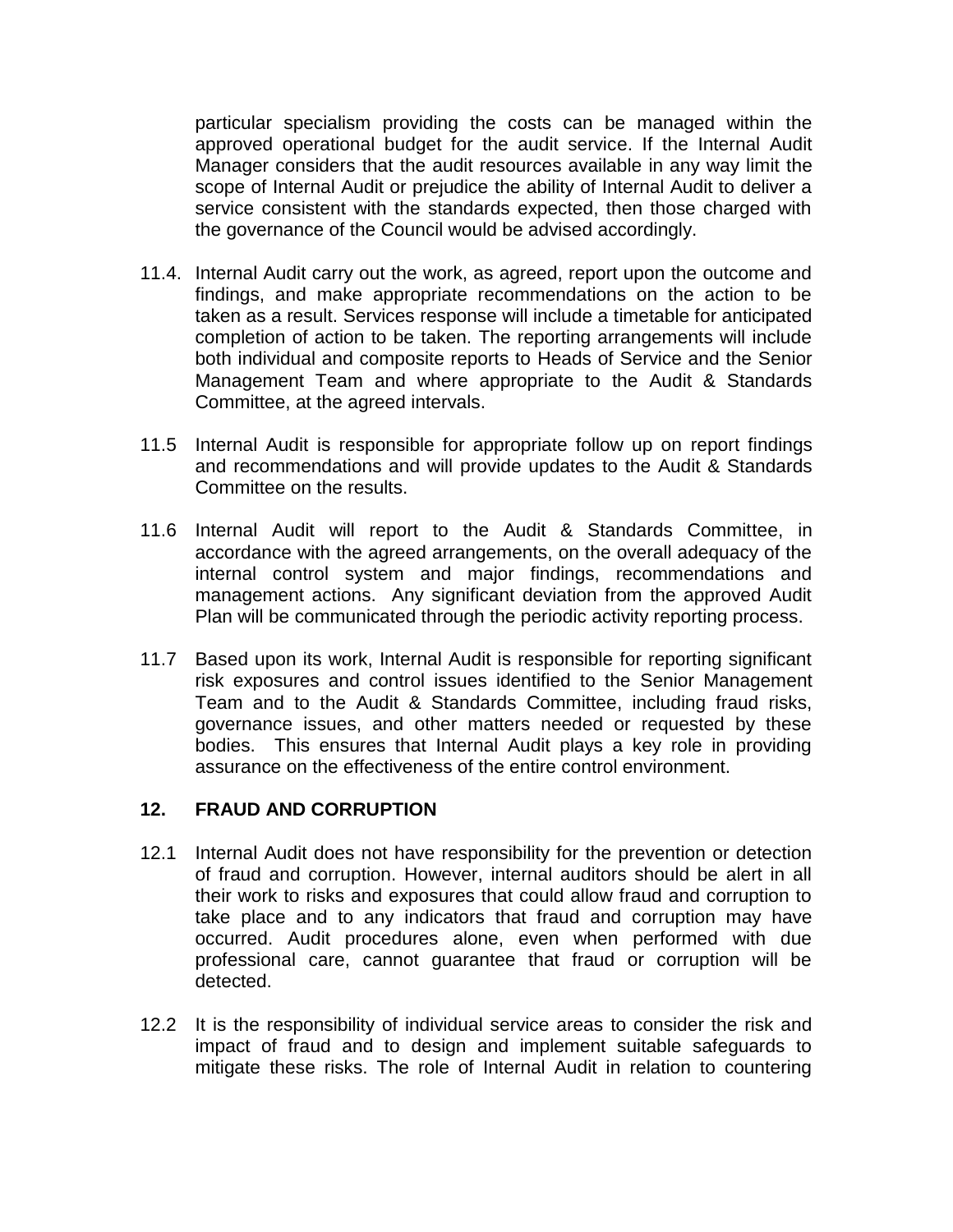fraud is to support services in minimising fraud-related risk. It does this in several ways including:

- Developing and reviewing the Council's Anti-Fraud & Corruption Strategy.
- Maintaining a Fraud Response Plan.
- Financial Regulations requiring all incidents of suspected or detected fraud to be notified to Head of Finance and the Internal Audit Manager.
- Developing and maintaining data and intelligence networks with appropriate bodies including the Cabinet Office (National Fraud Initiative), Police, other Local Authorities and Government agencies.

Internal Audit also aims to provide anti-fraud awareness training and guidelines to staff.

12.3 Once any suspected or detected fraud has been notified to the Internal Audit Manager, the appropriate course of action will be discussed with the Head of Finance and a decision taken as to who should lead any subsequent investigation, whether it is Internal Audit or service management, and whether to report to the police.

# **13. PERIODIC ASSESSMENT**

13.1 Internal Audit will, in conjunction with the Audit & Standards Committee, provide regular reports on its performance and effectiveness drawing upon both quantitative and qualitative measures including adherence to professional standards. Furthermore, there will be mechanisms for quality control/continuous improvement in service delivery through such measures including internal self-assessments, peer reviews and independent external assessment, the latter to be conducted at least every five years.

#### **14. RESPONSIBILITIES OF SENIOR MANAGEMENT BOARD**

- 14.1 The Councils Senior Management Board has responsibility for determining the scope of Internal Audit work, in relation to relevant professional standards / guidelines, and for deciding the action to be taken on the outcome of, or findings from, their work.
- 14.2 They also have a responsibility to ensure that the Internal Audit function has:
	- the support of management,
	- adequate resources; and